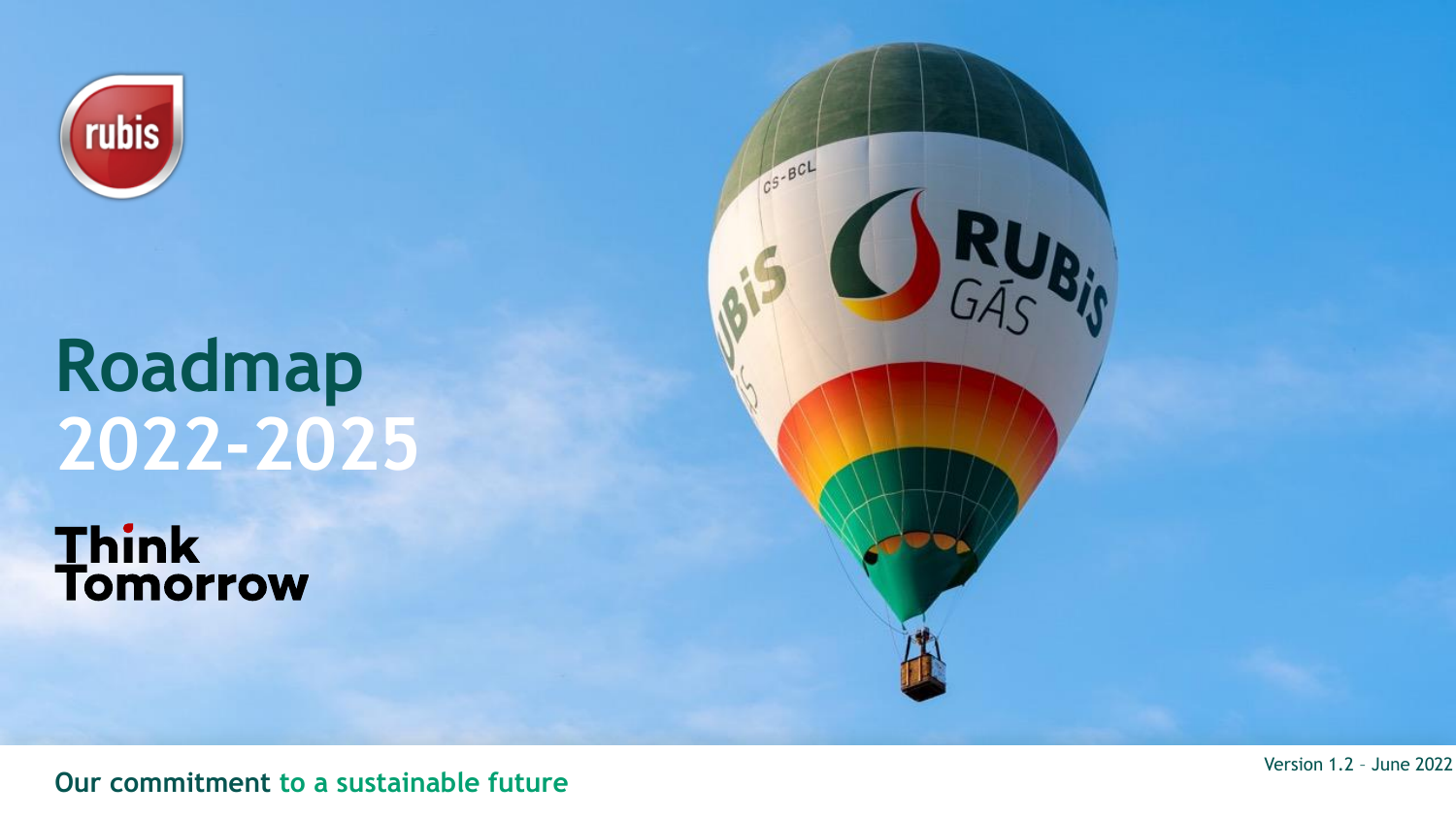### **Our roadmap 2022-2025**

**3** Pillars

**9** Key challenges

**13** Priorities

**19** Indicators



Launched 10 years ago, our Corporate Social Responsibility (CSR) process allows us to **incorporate social and environmental issues**  into all our operations.

We have now developed our first CSR roadmap. This management tool is structured around 3 pillars and 9 key challenges, making it easier for all our stakeholders to understand our approach.



**Reducing our environmental footprint**

**Reducing** the discharges from our

**Building** on our traditional business lines by investing in

**Promoting** the energy transition in all our markets by developing the distribution of less carbon-

renewable energy

operations

intensive energy



**Providing a safe and stimulating working environment**

> **Ensuring** the safety of peolple

**Supporting** the development of their skills

**Promoting** diversity within our teams



**Contributing to a more virtuous society** 

**Operating** with integrity

**Managing** our supply chain responsibly

**Supporting** communities in the countries in which we operate

#### Think **Tomorrow**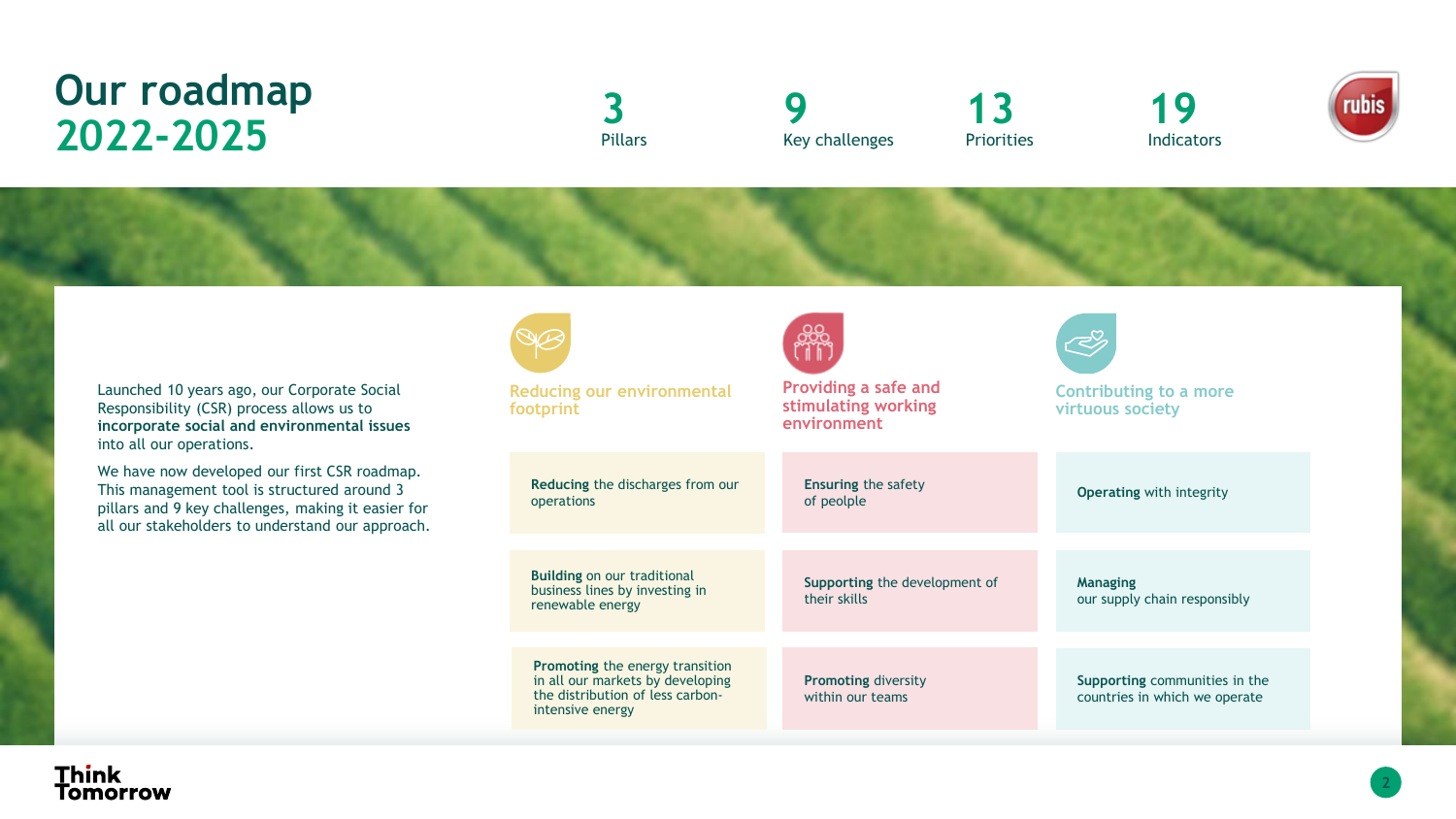



**3**

As an energy distributor, we have a **key role to play** in the fight against climate change. Since 2019, we have been ramping up our decarbonisation and energy transition projects, in particular through the creation of a Climate Committee and the definition of a decarbonisation strategy. Moreover, since the day it was founded, the Group has endeavoured to **minimise the environmental impact** of its activities,



**Reducing the discharges from our operations 01**

**Reducing CO<sup>2</sup> emissions from our industrial sites, our ships and our trucks**

> **Target set** to reduce emissions in scope 3A (*i.e.,* excluding products sold)

**30%\* reduction**  in the emissions of scopes 1 and 2 (2019 baseline)

**Reducing accidental spills**

In **2025**

In

In

**2022**

**2030**

**Number of spills** with an impact on the environment > 200 litres lower than 2020

**Building on our traditional 02**

**projects**

In **2023**

**business lines by seeking to invest in renewable energy**

**Developing an internal carbon price to favour the most climate-friendly** 

> **Use of an internal price**  in all our subsidiaries



In

**Promoting the energy transition in all our markets by developing the distribution of less carbon-intensive energy**

**Reducing the carbon intensity of our products and raising customer awareness of these efforts**

**2022** defined)

**Target set** to reduce the carbon intensity of our products (scope to be

From **2030** **At least one consumer awareness campaign organised** per subsidiary per year

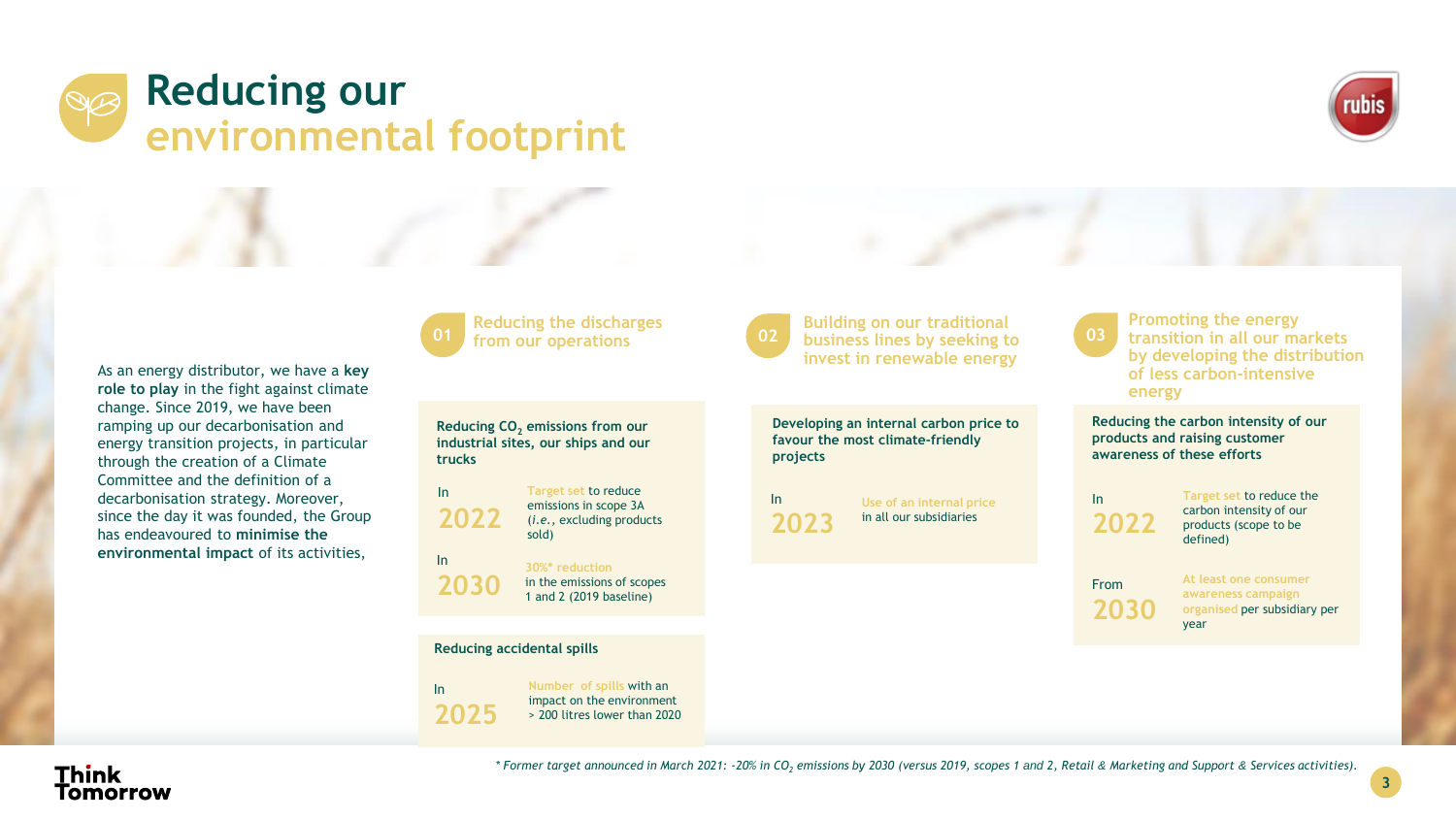



### **Monitoring our commitments**

| <b>Commitments</b>                                                                         | <b>KPIs</b>                                                                                   | <b>Target</b>                                                            | 2019                         | 2020                      | 2021                       | 2021 Achievements /<br><b>2022 Initiatives</b>                                                                                                                                                                      |
|--------------------------------------------------------------------------------------------|-----------------------------------------------------------------------------------------------|--------------------------------------------------------------------------|------------------------------|---------------------------|----------------------------|---------------------------------------------------------------------------------------------------------------------------------------------------------------------------------------------------------------------|
| Reducing the carbon footprint of<br>our industrial sites, our ships and<br>our trucks      | $CO2$ emissions<br>(scopes 1 and 2)                                                           | 2030: -30% (vs 2019,<br>Rubis Énergie scope)                             | 226 kt $CO$ <sub>2</sub> eq. | 202 kt CO2eq.             | 189 kt CO <sub>2</sub> eq. | 2021: Improvement from 20% reduction<br>target set in March 2021 to -30%                                                                                                                                            |
| Reducing the carbon footprint<br>generated by our value chain<br>(excluding products sold) | $CO2$ emissions<br>(scope 3A)                                                                 | 2022: Reduction target set                                               | 139 kt CO <sub>2</sub> eq.   | 81 kt CO <sub>2</sub> eq. | 183 kt CO <sub>2</sub> eq. | 2021: Sea Cargo Charter membership                                                                                                                                                                                  |
| Diversifying our business lines<br>in renewable energies                                   | Development of an<br>internal carbon price<br>to favour the most<br>climate-friendly projects | 2023: Use of an internal<br>carbon price in all our<br>subsidiaries      | N.A.                         | N.A.                      | N.A.                       | <b>2021:</b> Start of works to define the<br>methodology<br>2022: Definition of methodology and<br>testing                                                                                                          |
| Reducing the carbon<br>intensity of our products                                           | Product carbon<br>intensity                                                                   | 2022: Reduction target set<br>(scope to be defined)                      |                              |                           |                            | 2022: Target definition                                                                                                                                                                                             |
| Raising customer awareness of<br>energy efficiency                                         | Number of awareness<br>campaigns                                                              | From 2022: At least<br>one awareness campaign<br>per subsidiary per year | N.C.                         | N.C.                      | N.C.                       | Awareness campaigns have been<br>conducted in various countries (France,<br>Madagascar, Haiti, etc.) for several years.<br>2022: Implementation of monitoring and<br>reporting for conducted awareness<br>campaigns |
| <b>Reducing accidental spills</b>                                                          | Number of spills with an<br>environmental impact<br>> 200 litres                              | 2025: Number of spills<br>< 20                                           | N.C.                         | 20                        | 23                         | 2021: the increase in declared spills results<br>from improved reporting                                                                                                                                            |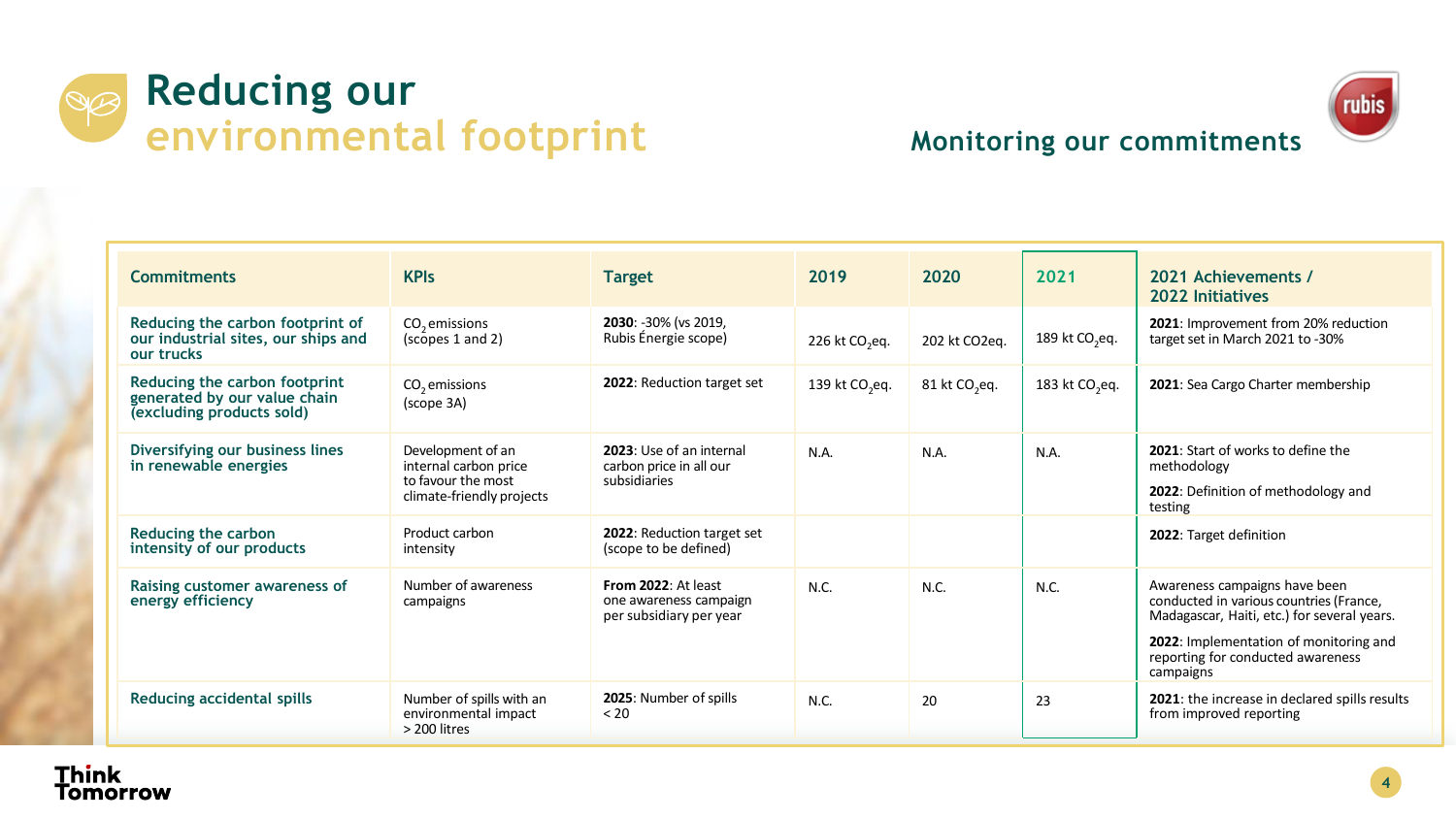



**Green Water** invests in industrial water production facilities at the French Antilles refinery (SARA). These facilities use a **seawater desalination process**.

The project takes a **circular economy** approach and aims to reduce the refinery's environmental impact by reducing its drinking-water consumption by 80%. The discharged water will be treated, controlled and its salt content per litre of water will be equivalent to that pumped into the bay so as not to modify the ecosystem.



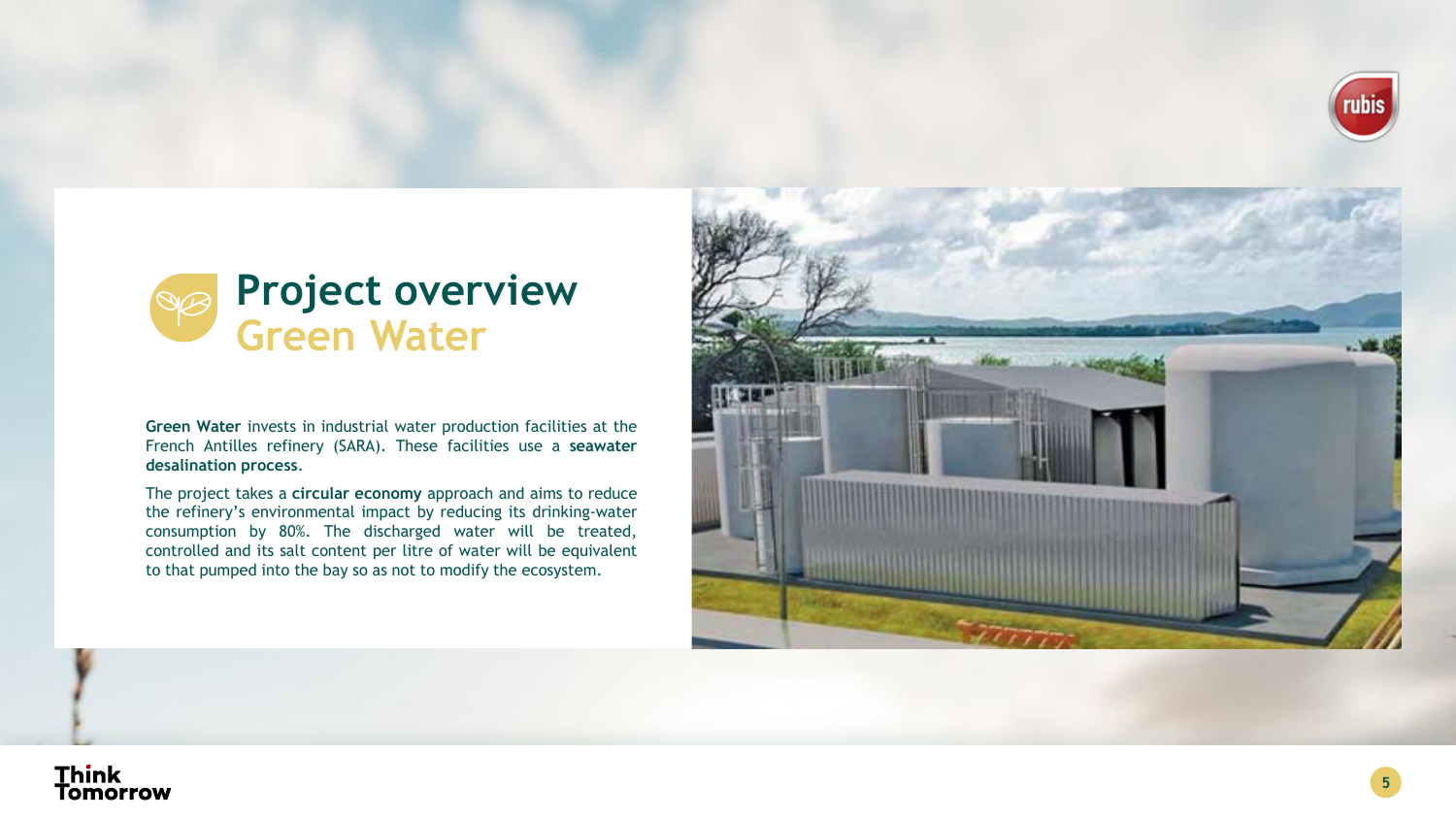#### **Providing a safe and stimulating ees working environment**



Rubis has always put people at the forefront of its concerns. The Group ensures that its employees are provided with **a safe working environment** and supports their personal development.

**Reducing workplace accidents with lost time** (employees and service providers)

**2025** Frequency rate of workplace accidents\* of employees with lost time ≥ 1 day **< 4.5**

**04 Ensuring the safety of people**

By **2025 Decrease** in the number of workplace accidents\* of employees and service providers

In

**Achieve and maintain 0 fatal accident**  (employees and service providers)

**Raise awareness of traffic accidents in an operational context** (employees and service providers)

**Supporting the development 05 of their skills**

**Setting up a dynamic approach to managing skills and talents, so as to meet the expectations of employees and cater for the changes affecting our lines of business**

From **2023 Implementation of a process**  for identifying and supporting talent

**100% of employees** trained From **2025**

In

each year, including 10% in the changes affecting our business lines (energy transition, CSR, etc.)

**2023 100% of drivers** have received defensive driving training in the highest-risk countries



**Promoting diversity within 06 our teams**

**Improving diversity in the management bodies of our subsidiaries** 



**30% women** on average on the Management Committees of Rubis Énergie and its subsidiaries

**Maintain 30% women**  minimum on the Rubis SCA Management Committee

#### **Facilitating the integration of people with disabilities**

By **2023**

> By **2025**

**100% of General Managers and HR Directors** have received awareness training on the fight against prejudice and resistance when it comes to people with disabilities

**100% of employees** trained

#### **Think** Tomorrow

*\* Workplace accidents with lost time ≥1 day (excluding traffic accidents).*

**6**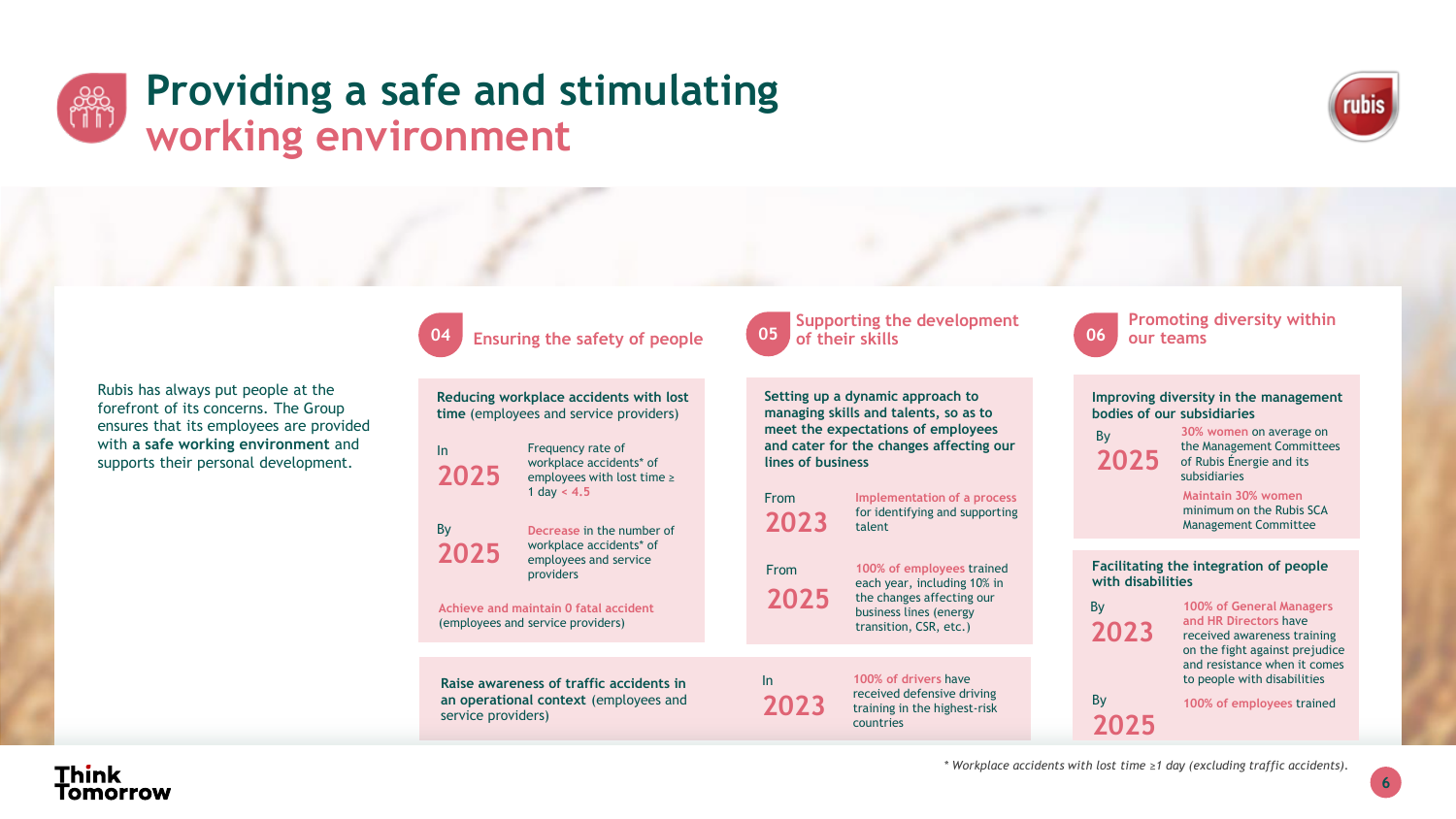

## **Providing a safe and stimulating working environment**



### **Monitoring our commitments**

| <b>Commitments</b>                                                                                          | <b>KPIs</b>                                                                            | <b>Target</b>                                                                                                                                                               | 2019                                         | 2020                                         | 2021                                                                       | 2021 Achievements / 2022 Initiatives                                                                                                                                                                                                                                                                                                                                          |
|-------------------------------------------------------------------------------------------------------------|----------------------------------------------------------------------------------------|-----------------------------------------------------------------------------------------------------------------------------------------------------------------------------|----------------------------------------------|----------------------------------------------|----------------------------------------------------------------------------|-------------------------------------------------------------------------------------------------------------------------------------------------------------------------------------------------------------------------------------------------------------------------------------------------------------------------------------------------------------------------------|
| Reducing workplace accidents<br>with lost time $> 1$ day for<br>employees                                   | Lost time accident<br>frequency rate (excluding<br>commuting accidents)                | $< 4.5$ in 2025                                                                                                                                                             | 4.5<br>(including<br>commuting<br>accidents) | 4.9<br>(including<br>commuting<br>accidents) | 4.6<br>(including<br>commuting<br>accidents)                               | Commuting accidents recognised in the calculation of the<br>workplace accident frequency rate in France were included<br>until 2021. In line with our peers' reporting, commuting<br>accidents will be excluded from 2022 due to the various<br>action plans to be implemented to reduce their number.<br>Excluding commuting accidents, the frequency rate was 4<br>in 2021. |
| <b>Reducing workplace</b><br>accidents with lost time<br>for service providers                              | Number of lost time<br>accidents > 1 day<br>declared                                   | Number of lost time accidents<br>$<$ 32 by 2025                                                                                                                             |                                              | 32                                           | 20                                                                         | 2021: New HSE Charter                                                                                                                                                                                                                                                                                                                                                         |
| <b>Achieving and sustaining</b><br>zero fatal accidents                                                     | Number of fatalities<br>from a workplace<br>accident                                   | $\mathbf{0}$                                                                                                                                                                | 1 employee<br>0 service<br>providers         | 0 employees<br>0 service<br>providers        | 1 employee<br>2 service<br>providers                                       | Continuation of preventive measures                                                                                                                                                                                                                                                                                                                                           |
| Raising awareness of traffic<br>accidents in an operational<br>context (employees and service<br>providers) | Percentage receiving<br>defensive driving training<br>in the highest-risk<br>countries | 100% of drivers in the highest-risk<br>countries are fully trained in 2023                                                                                                  |                                              |                                              | 65% (82% of<br>employee drivers<br>and 58% of service<br>provider drivers) | 2022: Identification of highest-risk countries to focus our<br>efforts on the most at-risk regions                                                                                                                                                                                                                                                                            |
| Becoming an employer of choice                                                                              | Launch of a process to<br>identify and support<br>talent                               | Establishment of a talent pool<br>in 2023                                                                                                                                   | N.A.                                         | N.A.                                         | N.A.                                                                       | 2021: Kick-off stage<br>2022: Testing stage                                                                                                                                                                                                                                                                                                                                   |
| Supporting the development of<br>skills                                                                     | Percentage of employees<br>receiving training                                          | 100% of employees trained annually<br>of which 10% in the changes<br>affecting our business lines                                                                           | 74.5%                                        | 67.8%                                        | 82.4%                                                                      | 2021: 3,057 employee beneficiaries and 48,402 training<br>hours                                                                                                                                                                                                                                                                                                               |
| Promoting diversity in our teams                                                                            | Percentage of women<br>in management bodies                                            | • 30% women on average in<br><b>Management Committees</b><br>(Rubis Énergie scope)<br>• Maintain minimum 30% women<br>representation in the Group's<br>Management Committee | N.C.<br>N.C.                                 | 24.6%<br>50%                                 | 27.4%<br>50%                                                               | 2021: Special prize for gender equality awarded to Rubis<br>SCA's Management Committee from the French Minister<br>for Gender Equality                                                                                                                                                                                                                                        |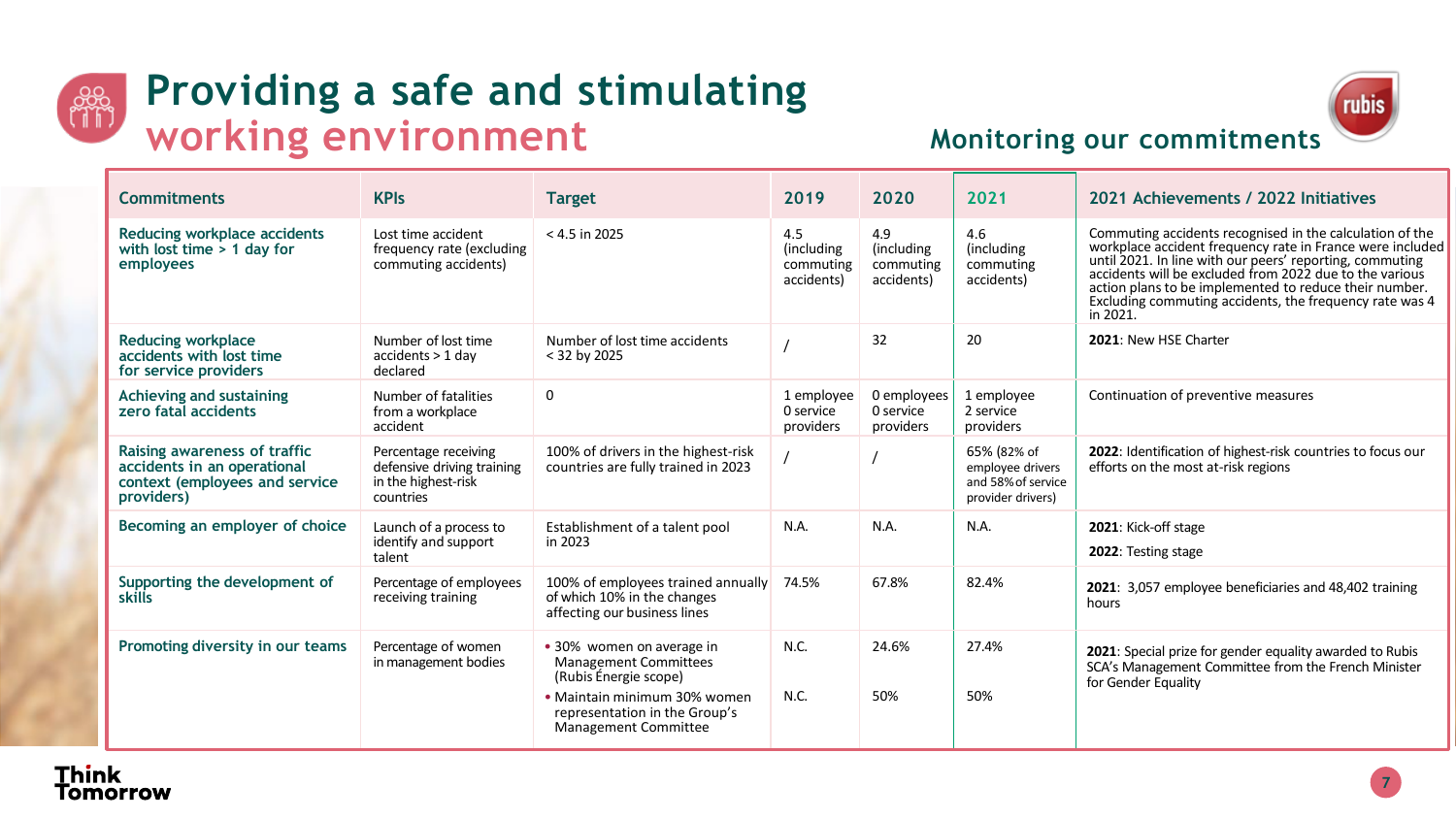

### **Project overview** 888 **Rubis Energy Jamaica**

**Rubis Energy Jamaica** was one of the first companies in the English-speaking Caribbean to commit, in March 2019, to obtaining gender equality certification from the UN Development Programme. The objectives set include eliminating gender pay gaps, increasing the role of women in decision making and eliminating sexual harassment in the workplace.



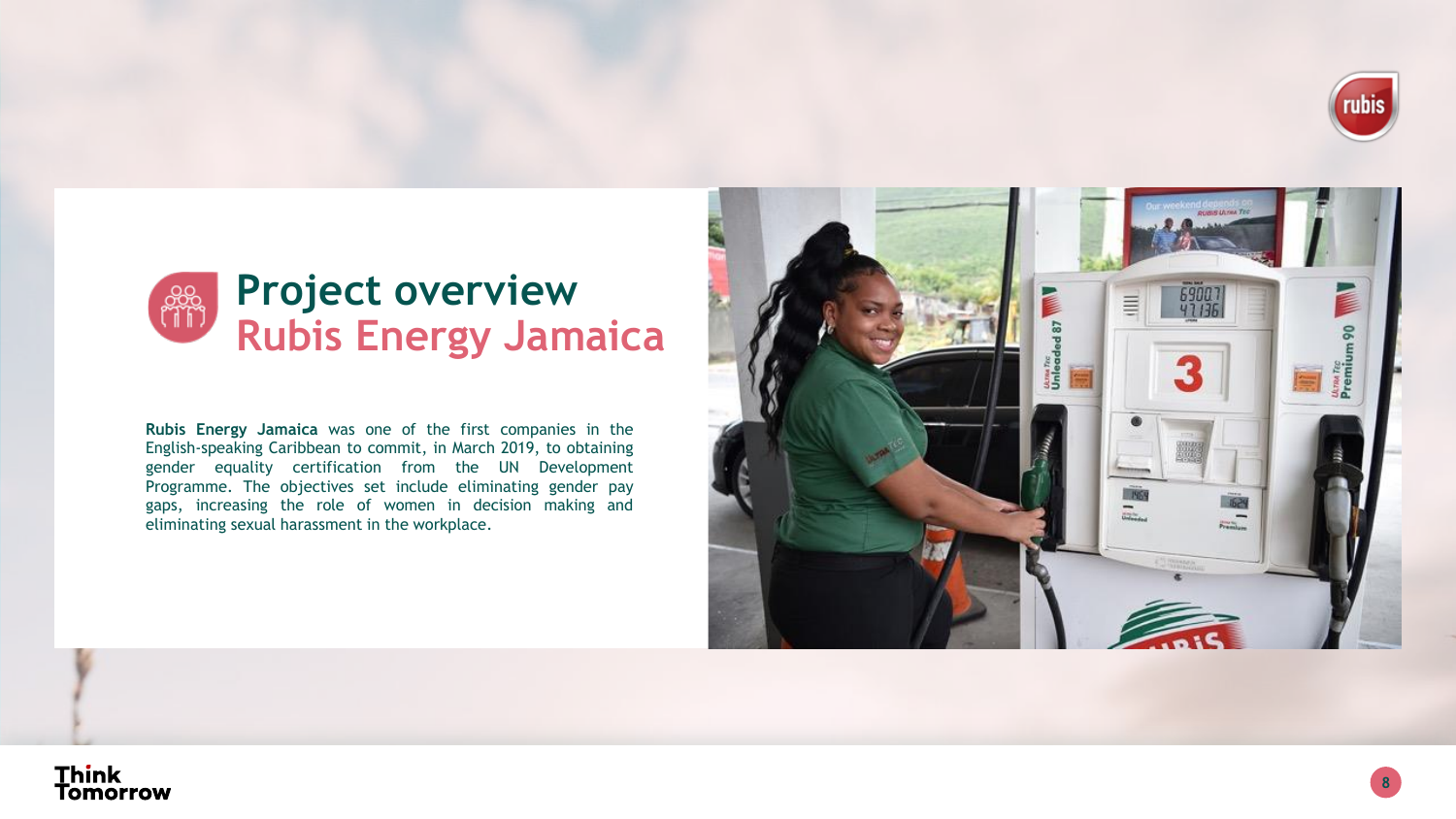



Rubis' mission is to provide as many people as possible with access to energy, particularly in areas where a significant proportion of the population is deprived of such resources. The Group ensures that this mission is fulfilled in accordance with international standards, while embracing **a socially responsible and supportive attitude** wherever it is present.



**Ensuring that our operations are run in a way that respects human rights**

| )25 | Adhesion of Rubis SCA to key<br>international standards |
|-----|---------------------------------------------------------|
|     |                                                         |

By **20** 

In

**Encouraging our employees to understand and adhere to our ethics and compliance rules**

**2023 100% of employees** have received ethics and anticorruption training



**Managing our supply chain 08 responsibly**

**Drafting a "Sustainable Procurement" charter**



**Systematic consideration of CSR criteria** when selecting suppliers and service providers for the company's most significant capital expenditures



In

**2025**

**Supporting communities in the countries in which we operate**

**Contributing to local development and meeting global societal challenges**

**100% of our subsidiaries**  In **2025**

have implemented societal actions that meet local needs (relating to education, health or the environment)

In addition to existing local initiatives, **a Group societal project will be defined** with a specific theme

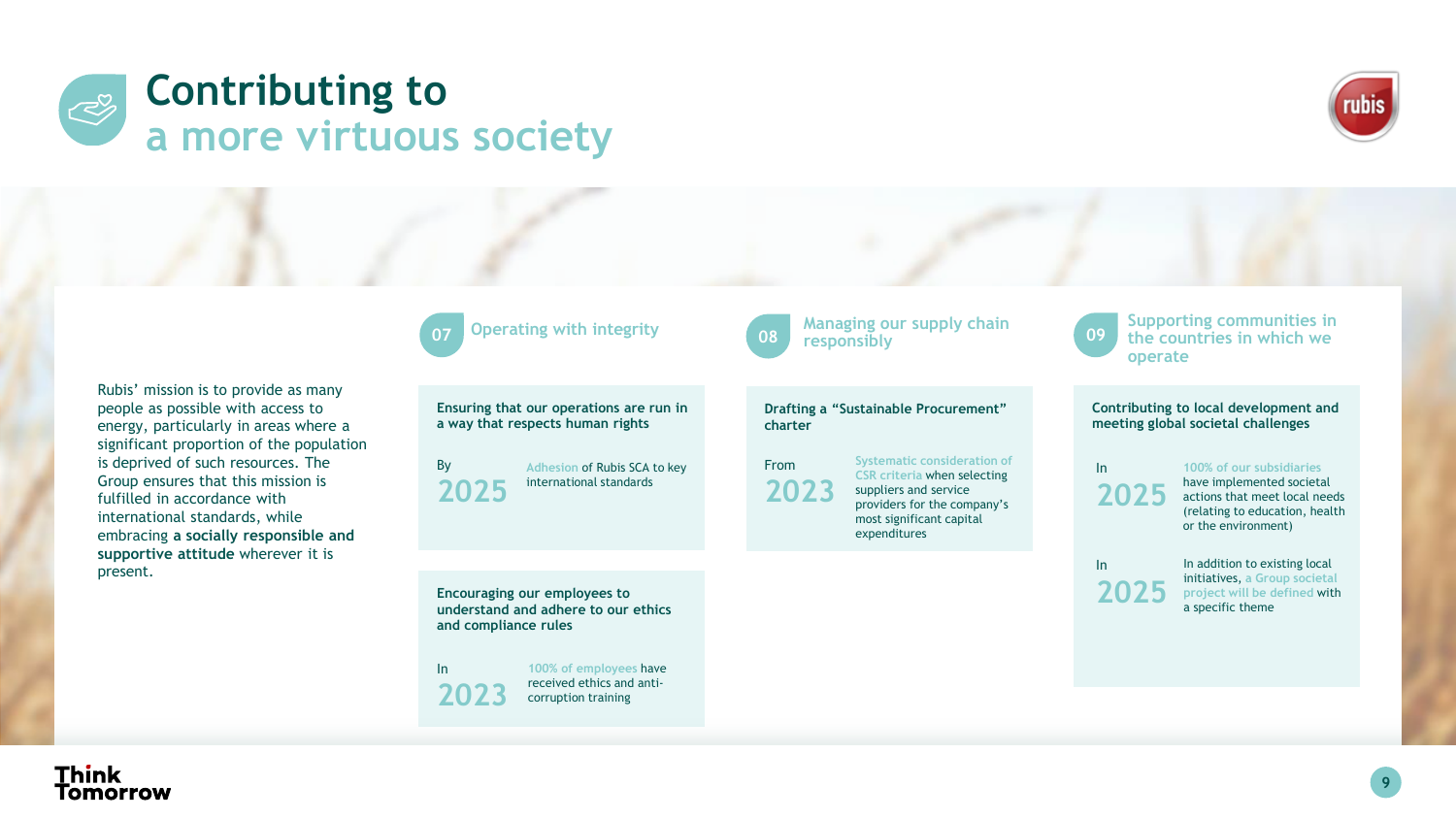



### **Monitoring our commitments**

| <b>Commitments</b>                                                                                  | <b>KPIs</b>                                                                                                    | <b>Target</b>                                                                                                        | 2019        | 2020        | 2021                                                           | 2021 Achievements /<br><b>2022 Initiatives</b>                                                                                                                    |
|-----------------------------------------------------------------------------------------------------|----------------------------------------------------------------------------------------------------------------|----------------------------------------------------------------------------------------------------------------------|-------------|-------------|----------------------------------------------------------------|-------------------------------------------------------------------------------------------------------------------------------------------------------------------|
| Ensuring that our operations are<br>run in a way that respects human<br>rights                      | Adhesion to key international<br>standards                                                                     | Formalisation of<br>adhesions by 2025                                                                                | N.A.        | N.A.        | Signatory to<br>the United<br><b>Nations Global</b><br>Compact | 2021: Signatory to the United<br><b>Nations Global Compact</b><br>2022: Launch of human rights risk<br>mapping                                                    |
| Increasing our employees'<br>Understanding of and adhesion<br>to our ethics rules and<br>principles | Percentage of employees<br>trained in ethics and anti-<br>corruption                                           | 100% of employees<br>trained in 2023 (including<br>Rubis Terminal JV)                                                | N.C.        | N.C.        | 76%                                                            | 2021: Publication of a new anti-<br>corruption guide in 6 languages<br>2021: Creation of an e-learning module on<br>anti-corruption                               |
| Managing our supply<br>chain responsibly                                                            | Percentage of supplier and<br>service provider specifications<br>including ethics criteria                     | 100% of supplier and service<br>provider contracts for the<br>largest CapEx items include<br>ethics criteria in 2023 | N.C.        | N.C.        | N.C.                                                           | 2022: Start of sustainable procurement<br>works<br>2022: Kick-off to update our Code of<br>Ethics                                                                 |
| Contributing to local development<br>and meeting global societal<br>challenges                      | Percentage of subsidiaries<br>that have implemented<br>community investment<br>initiatives to meet local needs | • 100% of subsidiaries in 2025<br>• Definition of a new<br>societal programme<br>in 2025                             | 66%<br>N.A. | 66%<br>N.A. | 72%<br>N.A.                                                    | 2021: Survey conducted with subsidiaries<br>to identify local needs and define the new<br>societal programme<br>2022: Validation of the new societal<br>programme |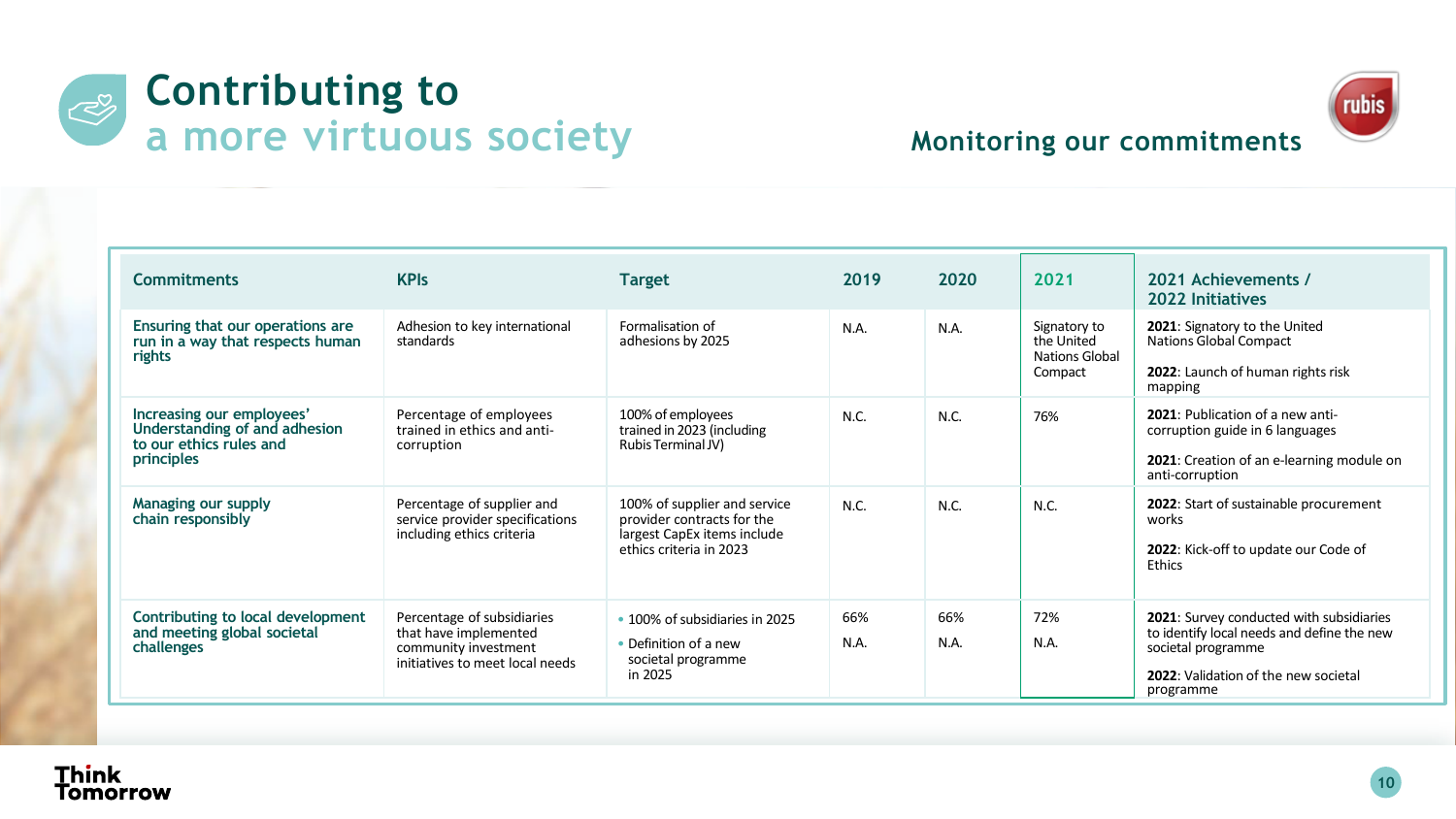



**Vitogaz Madagascar** promotes the use of bottled gas and makes it easier for the poorest households to access the product by offering it in combination with a discount on a Fatapera kit (a cooking stove that fits onto a gas bottle).

The aim is to facilitate the transition of households with limited purchasing power to less carbon -intensive energy and to help them switch from charcoal. Gas, which is easy to cook with, also helps combat large -scale deforestation on the island.



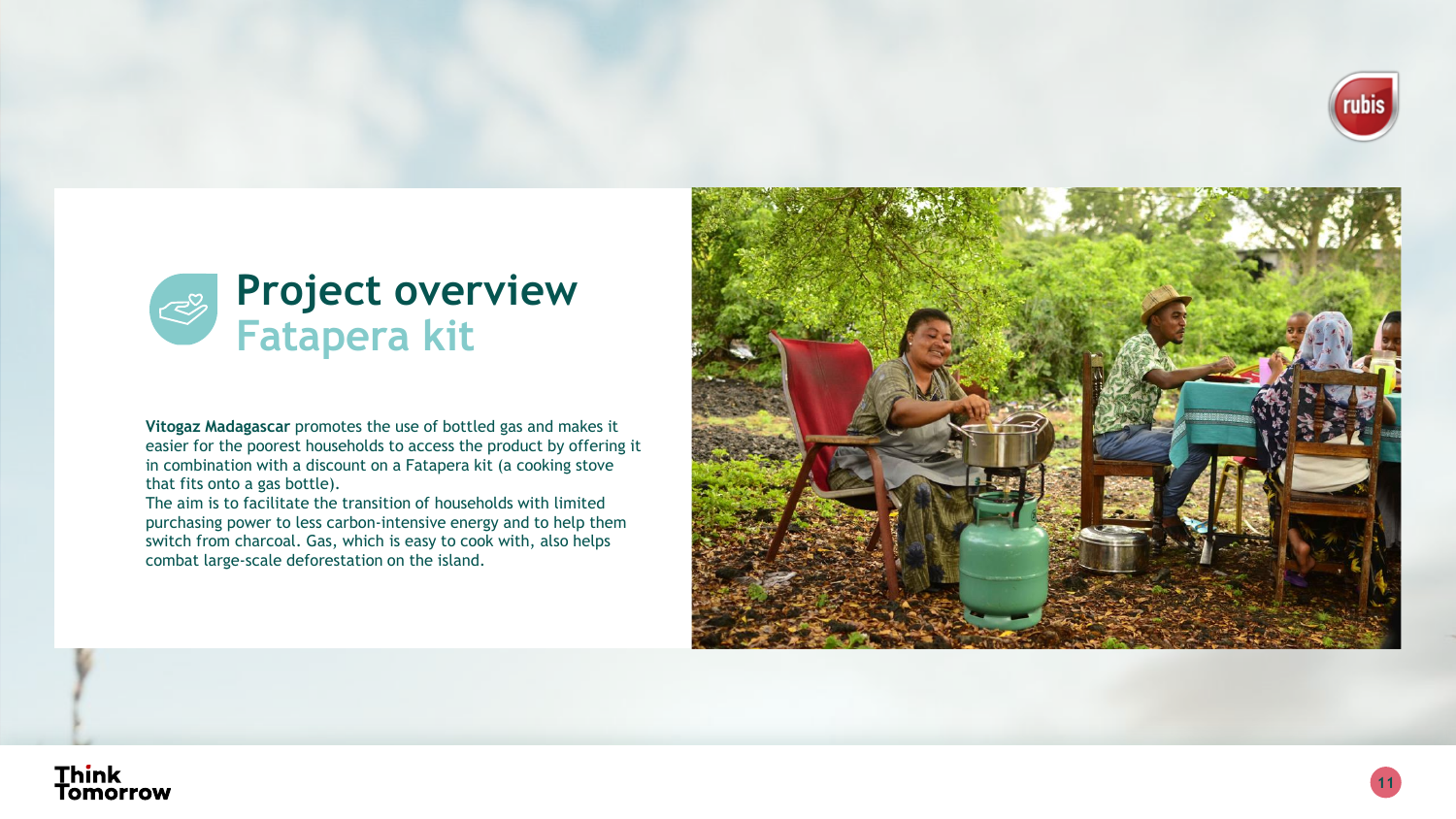### Think<br>Tomorrow

### **Our three key objectives**



**Reduce CO<sup>2</sup> emissions** from our activities







**Providing a safe and stimulating working environment**

**Increase parity** on our Management Committees



minimum proportion of women on the<br>**30%** Management Committees of Rubis<br>formation and its subsidiaries by 2025 Énergie and its subsidiaries **by 2025**



**Contributing to a more virtuous society**

**Train our teams** to operate with integrity



of employees trained in ethics and anti-

corruption measures **by 2023**



**12**